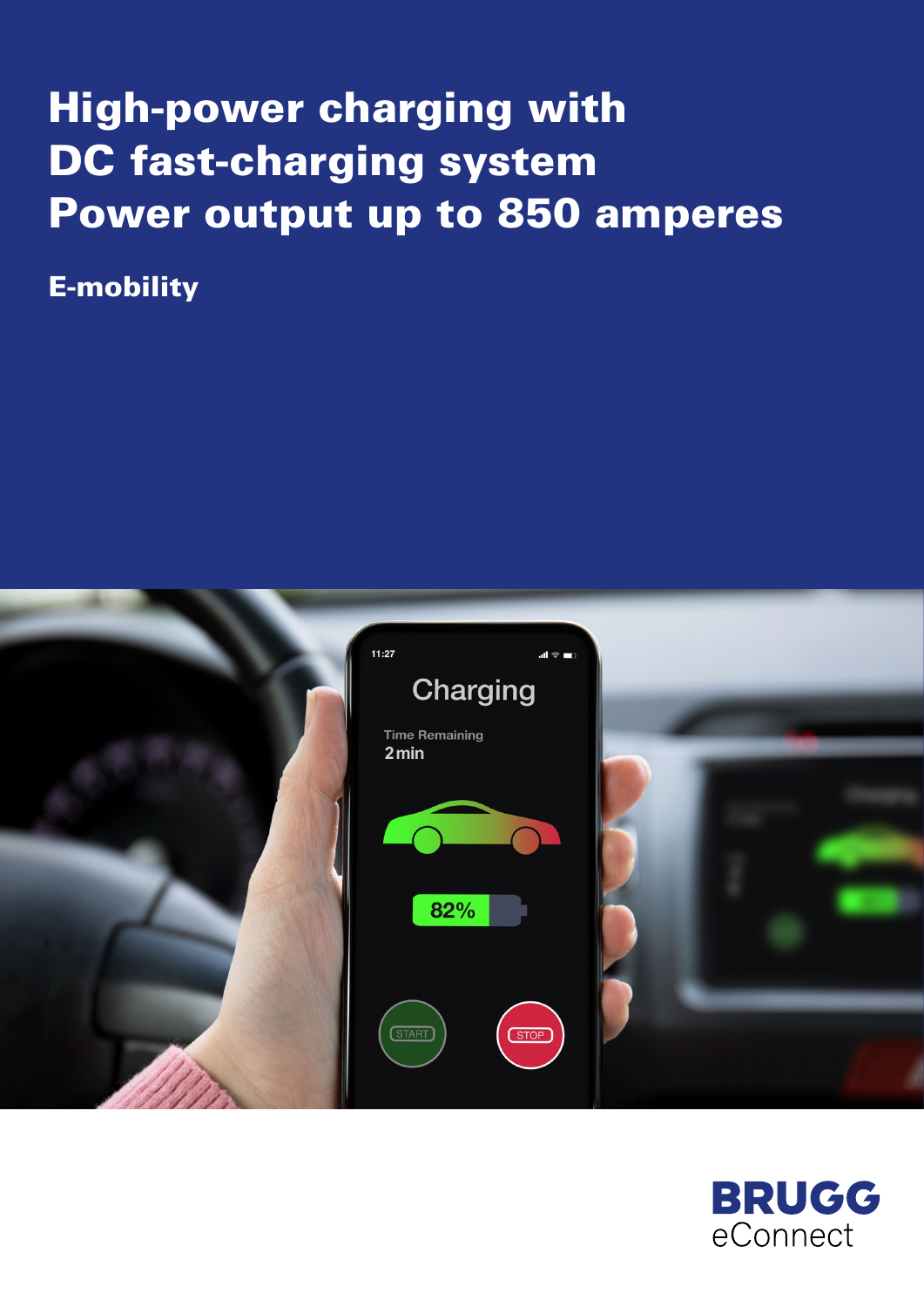# New Development: PURWIL Connect 850+ Cooled fast-charging system

With high-power charging, our charging systems step up to a whole new performance range. Voltages up to 1000 volts and currents up to 850 amperes permit maximum charging power. The cooled charging cable delivers the same power that could be supplied by the total socket power of 230 domestic sockets. With a power output of up to 850 amperes, the cooled DC fast-charging system is part of one of the most efficient charging systems on the market.

## Fast charging: under 8 minutes, thanks to 850 ampere power output



# Customized deployment in electric vehicle charging stations

Das PURWIL Connect 850+ Cooled System combines a charging plug and a charging cable. For an electric vehicle charging station with multiple charging poles, we advise the station operators on the installation of the appropriate cooling circuit.

#### Centrally controlled cooling circuit

A central cooling unit is installed. The coolant flows to the decentralized charging poles. All the charging poles use the same cooling circuit.

#### Decentralized cooling for standalone charging poles

Cooling and control units are installed in the individual charging poles. The modular design permits flexible, supplier-independent extensions.



## **Technical data PURWIL Connect 850+ Cooled**

- Mode 4: CCS HPC Typ 2 for Europe
- Max.rated voltage: 1000V DC
- Max.rated current: 850 A
- Based on VDE-EN 50620 and TS62196-3-1
- Cooling efficiency: 600–3000W (depending on cooler and ambient temperature)
- Operating temperature: −35°C to +55°C

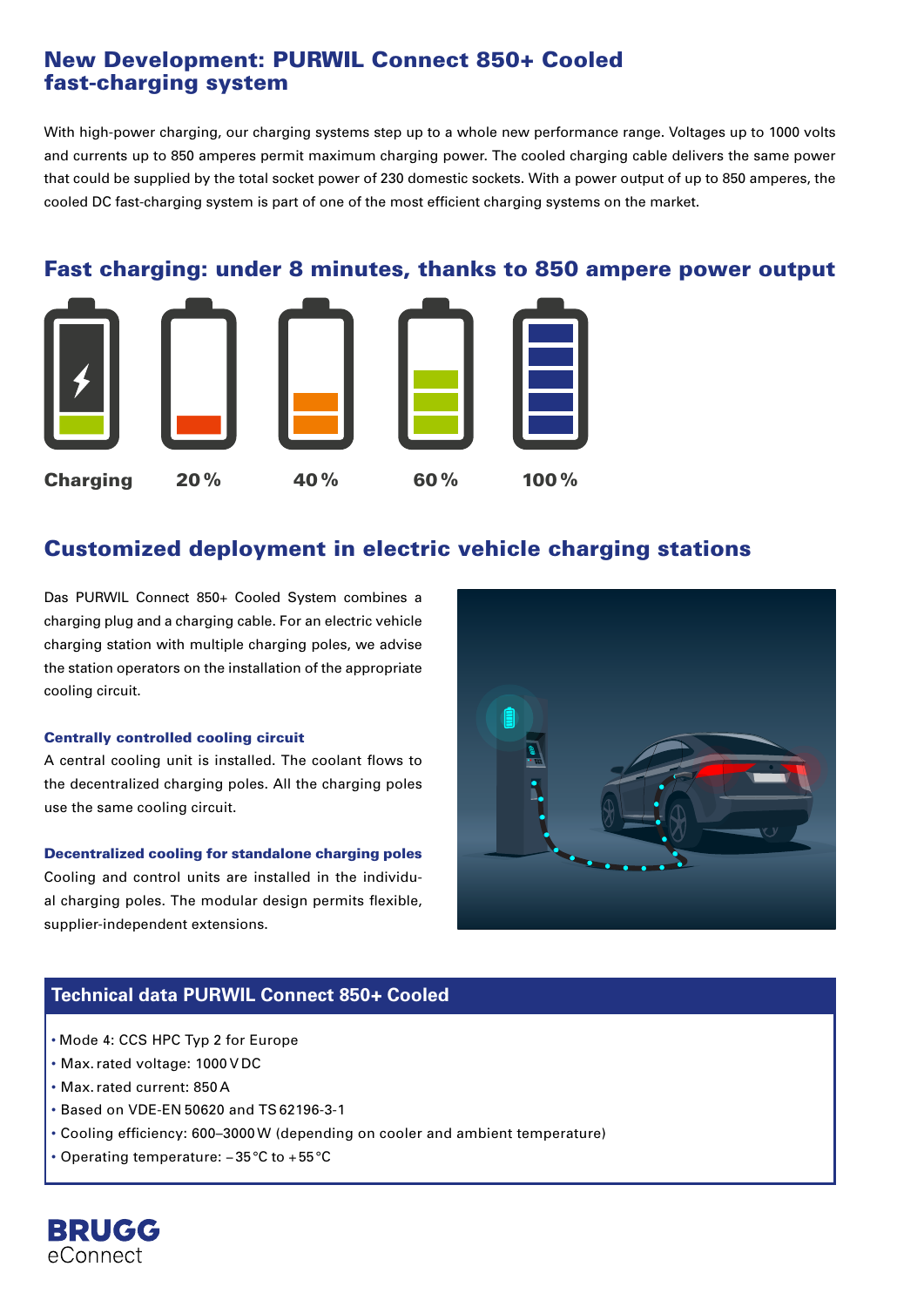# Benefits of PURWIL Connect 850+ Cooled



## Fast charging: under 8 minutes

Charging currents up to 850 A at a nominal voltage of 1000V DC.



## Highly flexible and functional charging cable

Integrated cooling permits a small cable crosssection and a lightweight design with maximum flexibility.



#### **Sustainability**



### Eco-friendly water-based coolant.

Maintenance-friendly charging system

The frame of the plug face and the DC contacts are easy to replace.



# Charging cable properties



**Eco-friendly**

- Biodegradable and eco-friendly coolant
- Non-toxic and non-hazardous



**Rollover-resistant**

- Wear-resistant • Excellent oil and
- petrol resistance



**Rugged**

- Flame-retardant according to IEC 60332-1
- Resistant to hydrolysis, ozone and weathering
- Resistant to UV radiation
- Halogen-free



**Flexible**

• Min.bending radius 10×D



**Heat/cold**

- Temperature range: −40°C to +90°C (In case of a short circuit  $+160$ °C for 5s)
- Resistant to temperature cycling